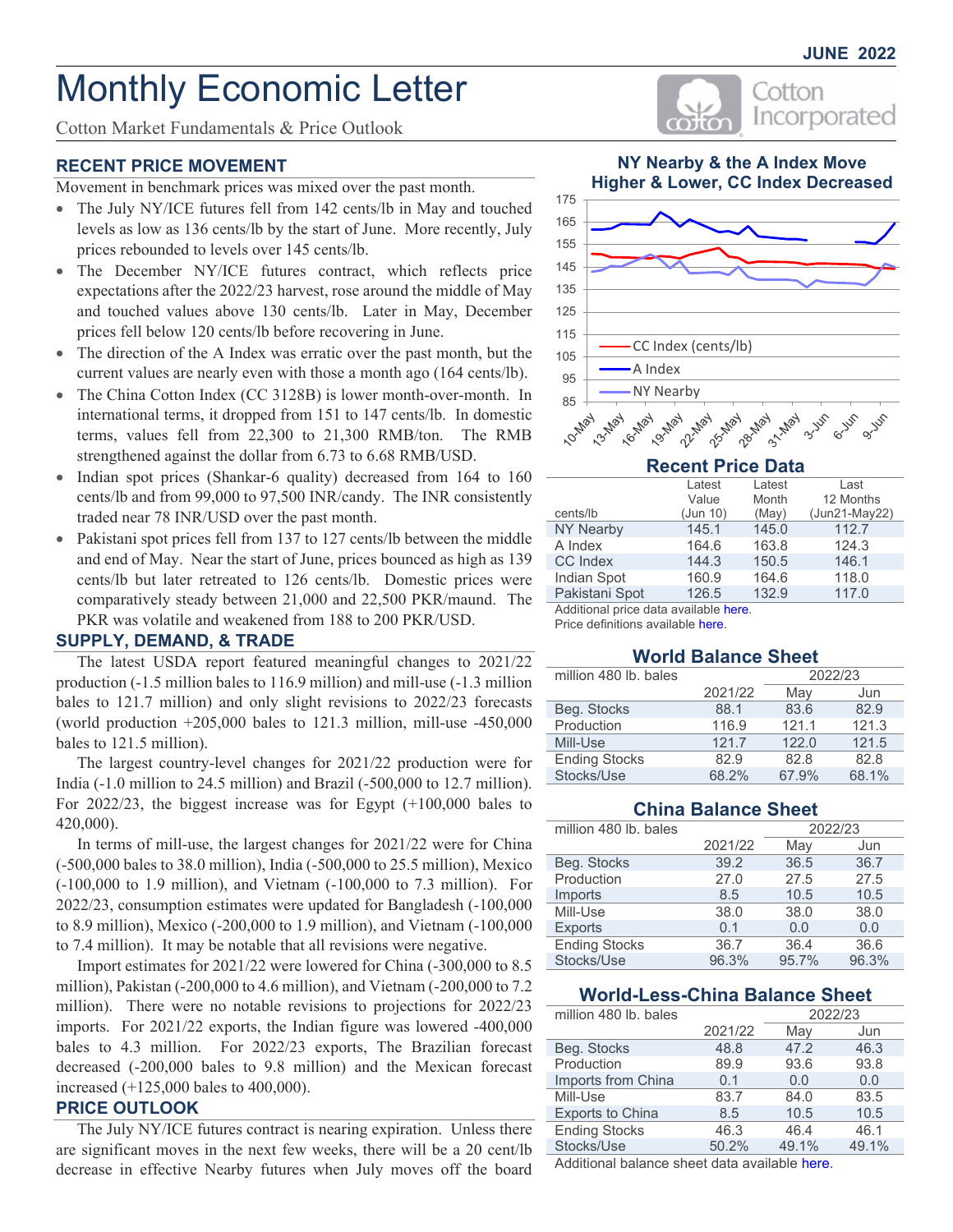#### **MONTHLY ECONOMIC LETTER | JUNE 2022**

(October is not commonly traded and is generally ignored). Since the December contract is the first to expire after a harvest, it reflects price expectations in a new crop year. Given variability in the weather and the potential for changes in economic conditions, there is always a degree of uncertainty when looking ahead. However, the outlook for 2022/23 is exceptional given the amount of uncertainty from both the supply and demand sides of the market.

From the supply side, it already looks like the U.S. will face a difficult growing season. The West Texas region has been in drought since last year, and while some rain has passed through in recent weeks, it remains dry and there are concerns about abandonment. The last time West Texas suffered widespread abandonment was in 2020/21, when more than half of the acreage planted in the entire state of Texas was not harvested. Nationally, that pulled U.S. production down to only 14.6 million bales.

The U.S. has exported more than 15 million bales in each of the last five crop years. This includes 2019/20, which covered initial COVID lockdowns, and 2020/21, when the harvest was affected by the drought in Texas. On top of exports, U.S. demand includes about 2.5 million bales of domestic mill-use. The only way the U.S. could meet demand in 2020/21 (14.6 million bale crop, 16.4 million bales of exports and 2.6 million bales spun) was through the delivery of warehoused supply that accumulated with the large harvest in 2019/20. U.S. stocks are low going into 2022/23 and cannot be leveraged similarly in the upcoming crop year.

Record prices in India this crop year may give rise to record Indian acreage in 2022/23. The Indian monsoon season has just begun, and it remains to be seen what the weather and potential pest issues might imply for Indian yields and production. Globally, yields could be affected by extraordinarily high input costs. It is unknown what any decreases in applications could mean for output, but reduced treatments could be expected given their cost. This issue is not unique to cotton and could be a factor supporting agricultural prices generally. The war in Europe has contributed to the rise in input costs and reduced the availability of crops like wheat and corn. These crops can compete with cotton for acreage and may lend some support to cotton prices.

All of the above concerns could maintain a floor somewhere underneath the cotton market. Meanwhile, worsening macroeconomic conditions have likely lowered the ceiling above prices.

Inflation is a global issue. With necessities like energy and food costing significantly more, there is less income to devote to clothing and home furnishings. In addition, the monetary policies needed to combat inflation can slow economic growth and can compound the adverse effects of inflation. For the U.S., eight of the past nine periods of rising interest rates were followed by recessions. In five of the last seven U.S. recessions, there were decreases in cotton prices. Supply concerns can support the market, but with cotton prices high by historical standards, a drop in values could be more likely to accompany a potential recession.

A possible signal could be coming from China, which plays an important role in global demand. Chinese prices are nearly always higher than the A Index, but the CC Index fell below the global price in late April. It is currently 14 cents/lb lower. The last time the CC Index fell below the A Index was around the peak of the 2010/11 spike.



#### **World Cotton Production**

| million 480 lb. bales |         | 2022/23 |       |  |
|-----------------------|---------|---------|-------|--|
|                       | 2021/22 | May     | Jun   |  |
| China                 | 27.0    | 27.5    | 27.5  |  |
| India                 | 24.5    | 27.5    | 27.5  |  |
| <b>United States</b>  | 17.5    | 16.5    | 16.5  |  |
| <b>Brazil</b>         | 12.7    | 13.2    | 13.2  |  |
| Pakistan              | 6.0     | 6.2     | 6.2   |  |
| <b>Rest of World</b>  | 29.2    | 30.2    | 30.4  |  |
| World                 | 116.9   | 121.1   | 121.3 |  |

#### **World Cotton Mill-Use**

| million 480 lb. bales |         | 2022/23 |       |
|-----------------------|---------|---------|-------|
|                       | 2021/22 | May     | Jun   |
| China                 | 38.0    | 38.0    | 38.0  |
| India                 | 25.5    | 25.5    | 25.5  |
| Pakistan              | 11.0    | 11.1    | 11.1  |
| Bangladesh            | 8.8     | 9.0     | 8.9   |
| <b>Turkey</b>         | 8.6     | 8.6     | 8.6   |
| <b>Rest of World</b>  | 29.8    | 29.8    | 29.4  |
| World                 | 121.7   | 122.0   | 121.5 |

#### **World Cotton Exports**

| million 480 lb. bales |         |      | 2022/23 |
|-----------------------|---------|------|---------|
|                       | 2021/22 | May  | Jun     |
| <b>United States</b>  | 14.8    | 14.5 | 14.5    |
| <b>Brazil</b>         | 7.9     | 10.0 | 9.8     |
| Australia             | 4.4     | 5.7  | 5.7     |
| India                 | 4.3     | 4.0  | 4.0     |
| <b>Benin</b>          | 1.5     | 1.5  | 1.5     |
| <b>Rest of World</b>  | 12.3    | 11.9 | 12.0    |
| World                 | 45.2    | 47.6 | 47.5    |

#### **World Cotton Imports**

| million 480 lb. bales |         | 2022/23 |      |  |
|-----------------------|---------|---------|------|--|
|                       | 2021/22 | May     | Jun  |  |
| China                 | 8.5     | 10.5    | 10.5 |  |
| Bangladesh            | 8.3     | 8.8     | 8.8  |  |
| Vietnam               | 7.2     | 7.5     | 7.5  |  |
| Pakistan              | 4.6     | 5.0     | 5.0  |  |
| <b>Turkey</b>         | 5.6     | 5.0     | 5.0  |  |
| <b>Rest of World</b>  | 10.5    | 10.8    | 10.7 |  |
| World                 | 44.6    | 47.6    | 47.5 |  |

#### **World Cotton Ending Stocks**

| million 480 lb. bales |         |      | 2022/23 |
|-----------------------|---------|------|---------|
|                       | 2021/22 | May  | Jun     |
| China                 | 36.7    | 36.4 | 36.6    |
| <b>Brazil</b>         | 12.7    | 13.3 | 13.0    |
| India                 | 7.8     | 7.6  | 7.5     |
| <b>United States</b>  | 3.4     | 2.9  | 2.9     |
| Pakistan              | 1.8     | 2.0  | 1.8     |
| <b>Rest of World</b>  | 20.5    | 20.6 | 20.9    |
| World                 | 82.9    | 82.8 | 82.8    |

Additional supply and demand data available [here.](#page-8-0)

Please forward comments and questions to <mark>marketinformation@cottoninc.com</mark><br>To subscribe to the Monthly Economic Letter <mark>click here</mark> and follow the instructi

To subscribe to the Monthly Economic Letter [click here and](https://www.cottoninc.com/market-data/monthly-economic-newsletter/) follow the instructions in the Email Subscriptions box on the left side of the page.<br>Sources: Price data from Reuters, Cotlook, Cotton Assn. of India, and Karachi Assn. of India, and Karachi Cotton Assn. Supply, demand, and trade data from the USD/

**Disclaimer:** The information contained herein is derived from public and private subscriber news sources believed to be reliable; however, Cotton Incorporated cannot guarantee its accuracy or completeness.<br>No responsibili making investment decisions. This communication is not intended to forecast or predict future prices or events.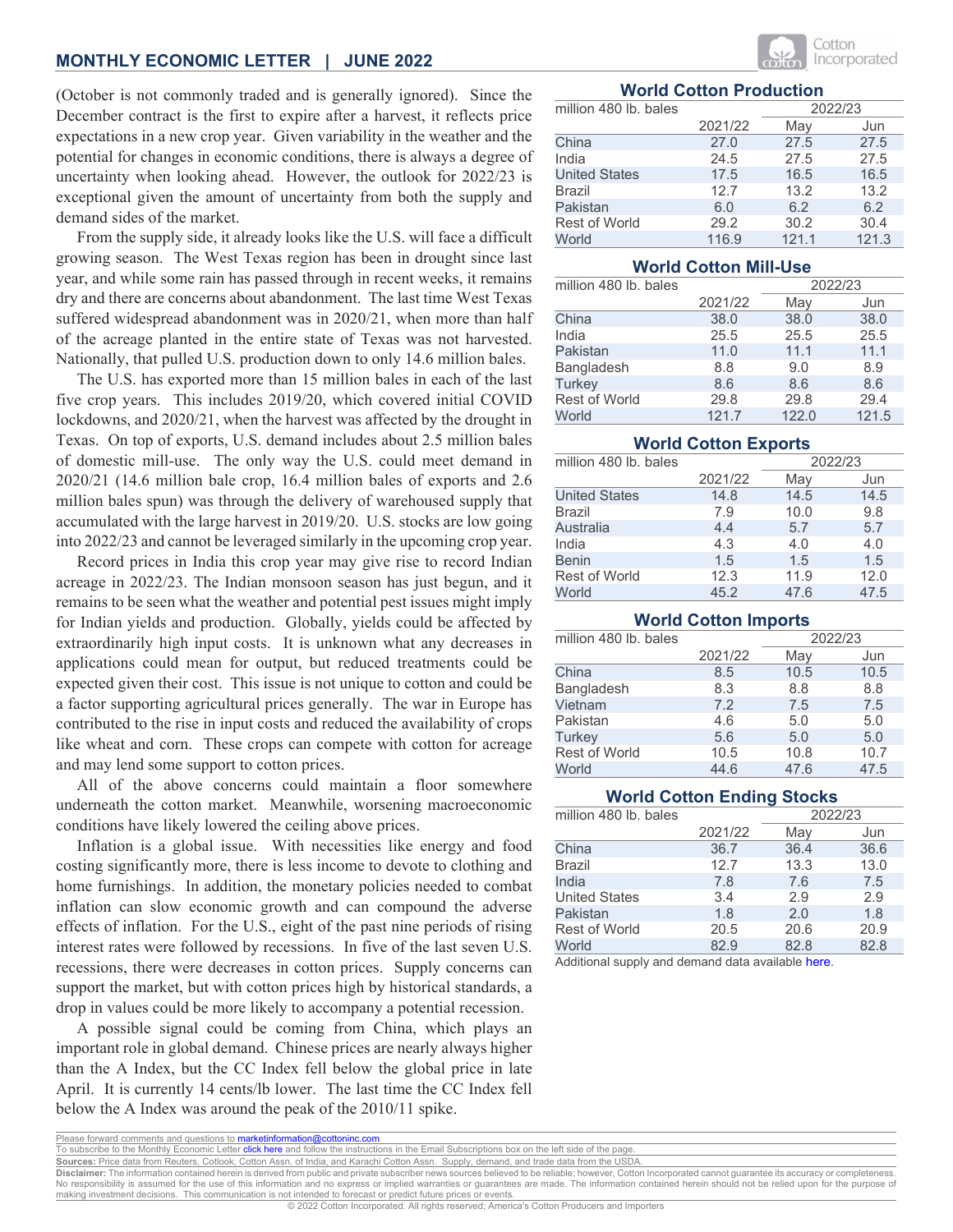<span id="page-2-0"></span>

| <b>Daily</b>  | A Index & NY Nearby           | <b>Chinese Prices</b>        | <b>Indian Prices</b>    | <b>Pakistani Prices</b> |
|---------------|-------------------------------|------------------------------|-------------------------|-------------------------|
| Monthly       | A Index & NY Nearby           | <b>Chinese Prices</b>        | <b>Indian Prices</b>    | <b>Pakistani Prices</b> |
| <b>Tables</b> | <b>Balance Sheets (bales)</b> | <b>Balance Sheets (tons)</b> | Supply & Demand (bales) | Supply & Demand (tons)  |

### **List of Charts and Tables**





### **One Year of Daily A Index and NY Nearby Prices**

## **One Year of Daily CC Index (Grade 328) Prices**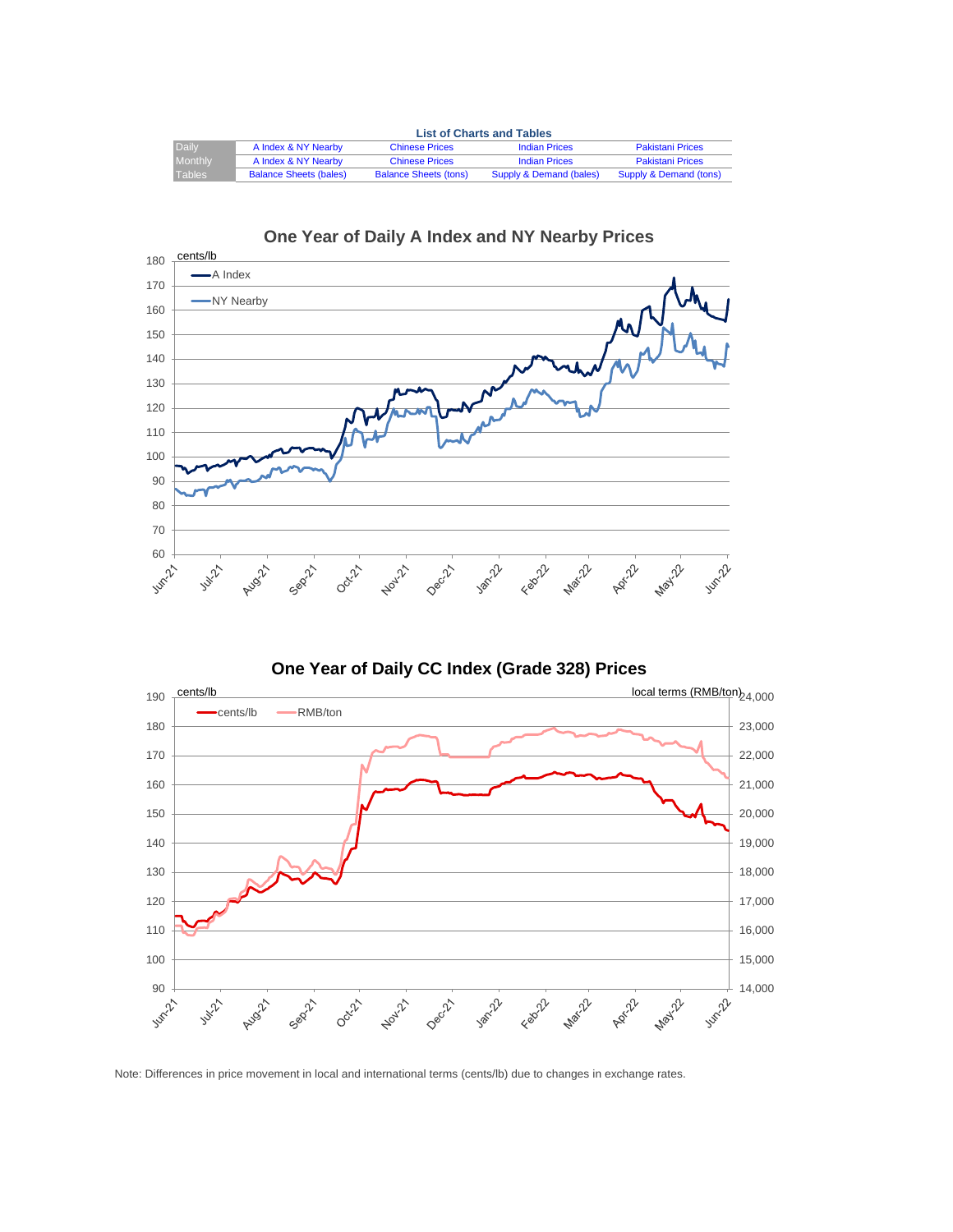

[return to list of charts and tables](#page-2-0)



<span id="page-3-0"></span>

### **One Year of Daily Indian Spot Prices (Shankar-6 Variety)**

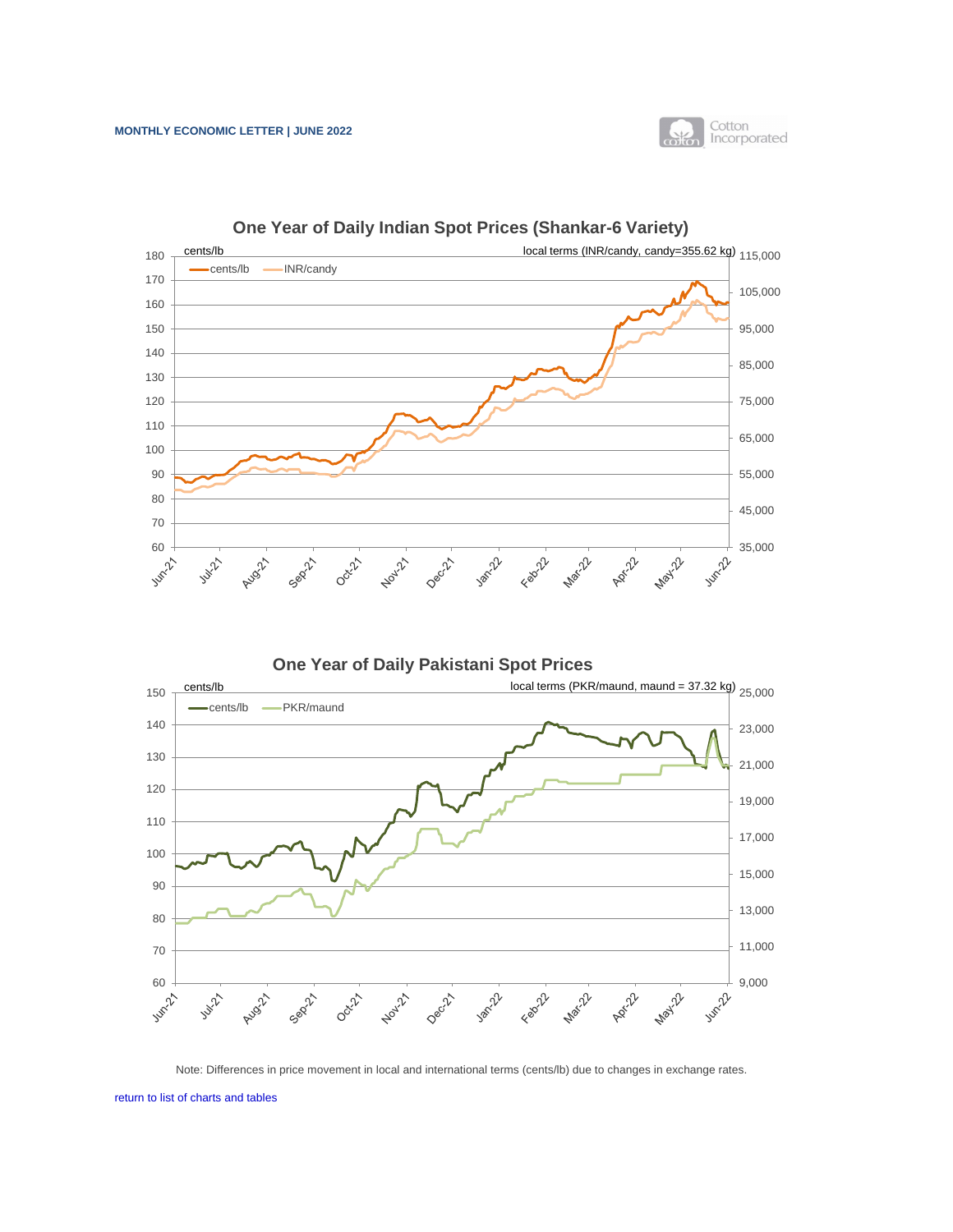

[return to list of charts and tables](#page-2-0)





<span id="page-4-0"></span>

### **Three Years of Monthly A Index and NY Nearby Prices**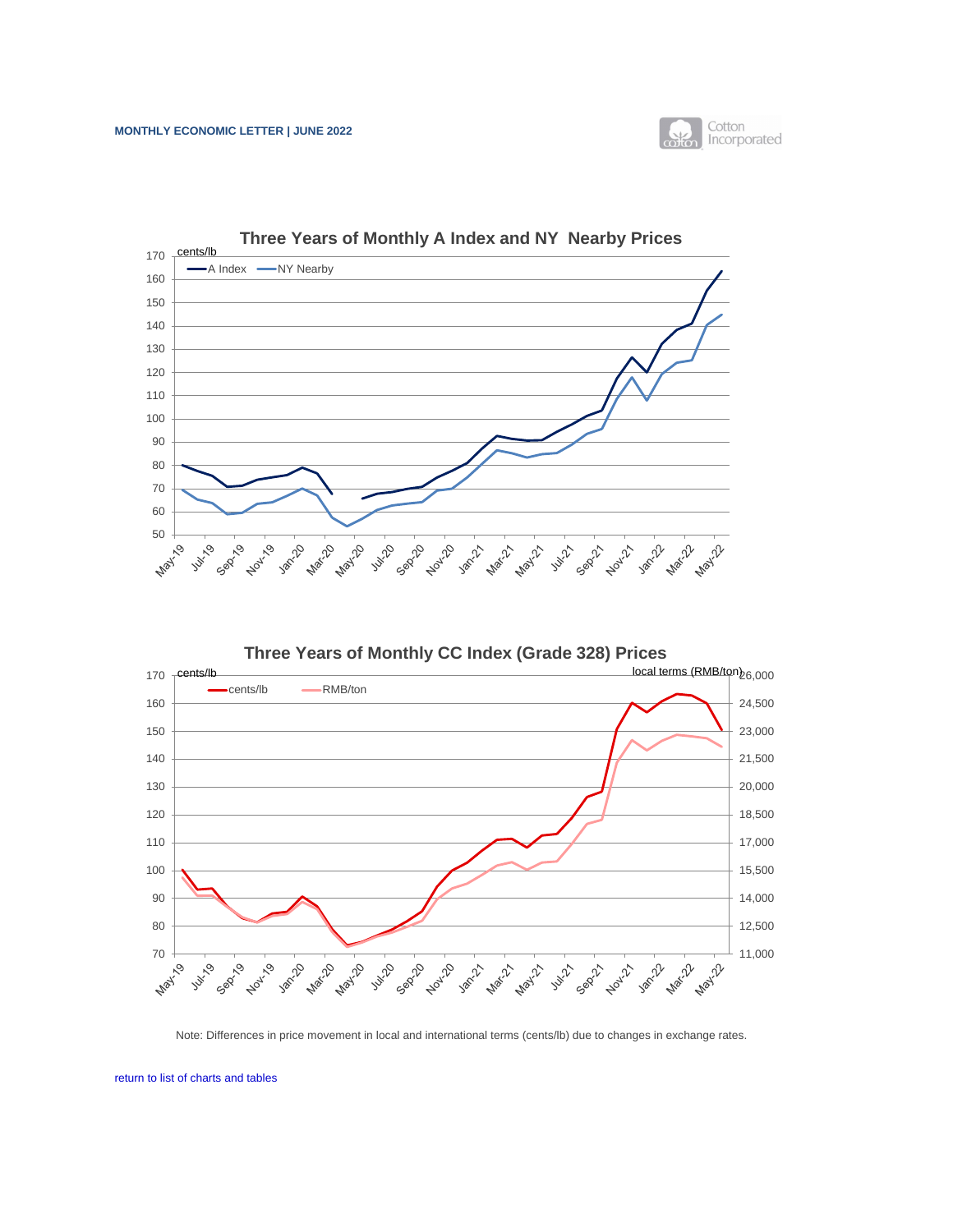[return to list of charts and tables](#page-2-0)

<span id="page-5-0"></span>

**Three Years of Monthly Pakistani Spot Prices**

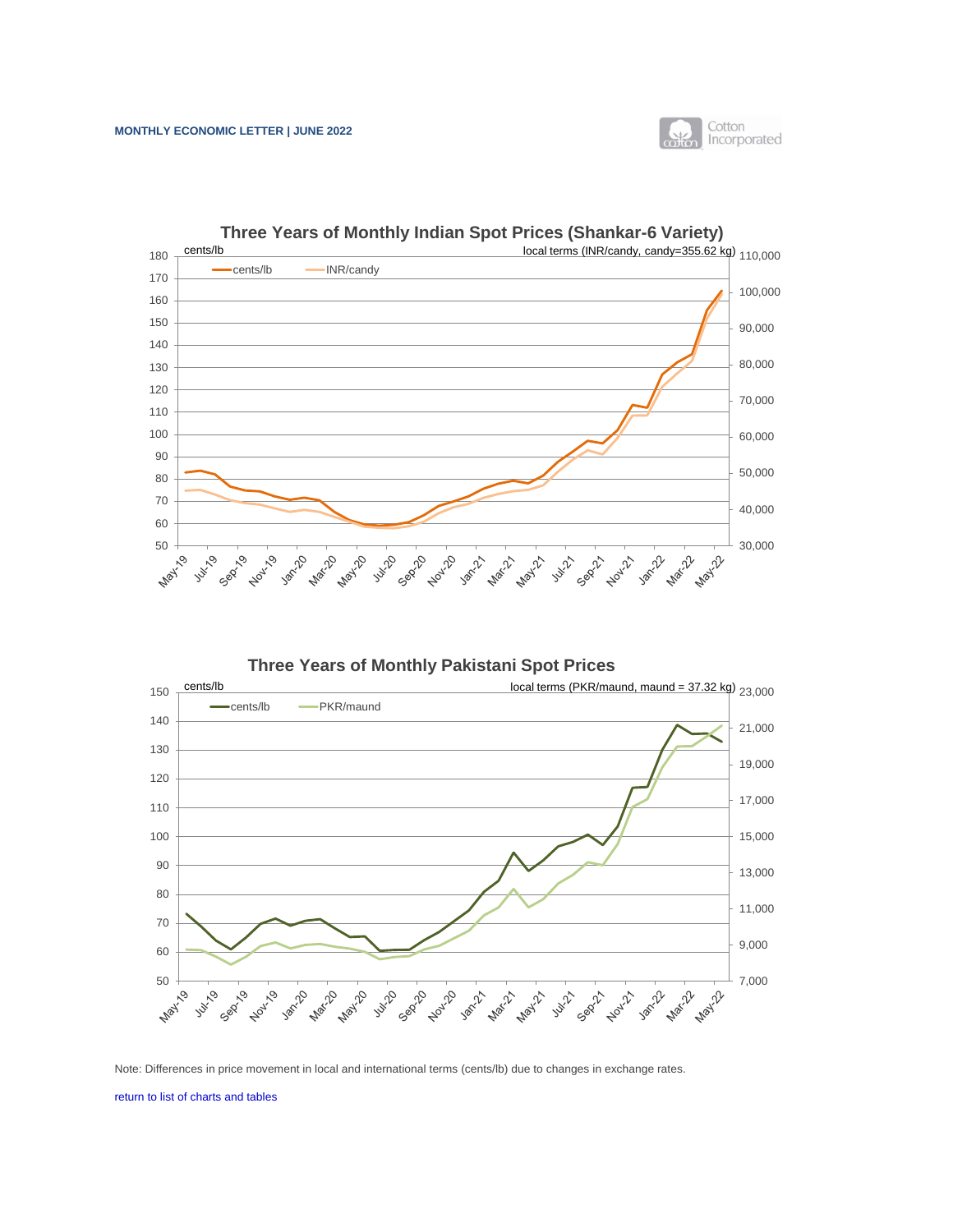### <span id="page-6-0"></span>**MONTHLY ECONOMIC LETTER | JUNE 2022**



| <b>World Balance Sheet</b>            |                        |                        |                        |                        |                        |                 |
|---------------------------------------|------------------------|------------------------|------------------------|------------------------|------------------------|-----------------|
| million 480 lb. bales                 | 2018/19                | 2019/20                | 2020/21                | 2021/22                | 2022/23<br>May         | 2022/23<br>June |
| <b>Beginning Stocks</b><br>Production | 82.7<br>118.2<br>200.9 | 81.4<br>120.0<br>201.4 | 97.6<br>111.5<br>209.1 | 88.1<br>116.9<br>205.0 | 83.6<br>121.1<br>204.7 | 82.9<br>121.3   |
| Supply<br>Mill-Use                    | 120.5                  | 103.3                  | 121.7                  | 121.7                  | 122.0                  | 204.2<br>121.5  |
| <b>Ending Stocks</b>                  | 81.4                   | 97.6                   | 88.1                   | 82.9                   | 82.8                   | 82.8            |
| Stocks/Use Ratio                      | 67.5%                  | 94.5%                  | 72.4%                  | 68.2%                  | 67.9%                  | 68.1%           |

| <b>China Balance Sheet</b> |         |         |         |         |         |         |
|----------------------------|---------|---------|---------|---------|---------|---------|
| million 480 lb. bales      | 2018/19 | 2019/20 | 2020/21 | 2021/22 | 2022/23 | 2022/23 |
|                            |         |         |         |         | May     | June    |
| <b>Beginning Stocks</b>    | 38.0    | 35.7    | 36.9    | 39.3    | 36.5    | 36.7    |
| Production                 | 27.8    | 27.3    | 29.5    | 27.0    | 27.5    | 27.5    |
| Imports                    | 9.6     | 7.1     | 12.9    | 8.5     | 10.5    | 10.5    |
| Supply                     | 75.4    | 70.1    | 79.3    | 74.8    | 74.5    | 74.7    |
| Mill-Use                   | 39.5    | 33.0    | 40.0    | 38.0    | 38.0    | 38.0    |
| <b>Exports</b>             | 0.2     | 0.2     | 0.0     | 0.1     | 0.1     | 0.1     |
| Demand                     | 39.7    | 33.2    | 40.0    | 38.1    | 38.1    | 38.1    |
| <b>Ending Stocks</b>       | 35.7    | 36.9    | 39.3    | 36.7    | 36.4    | 36.6    |
| <b>Stocks/Use Ratio</b>    | 89.8%   | 111.3%  | 98.1%   | 96.3%   | 95.7%   | 96.3%   |

| <b>World-Less-China Balance Sheet</b> |         |         |         |         |                |                 |  |  |  |
|---------------------------------------|---------|---------|---------|---------|----------------|-----------------|--|--|--|
| million 480 lb. bales                 | 2018/19 | 2019/20 | 2020/21 | 2021/22 | 2022/23<br>May | 2022/23<br>June |  |  |  |
| <b>Beginning Stocks</b>               | 44.7    | 45.7    | 60.7    | 48.8    | 47.2           | 46.3            |  |  |  |
| Production                            | 90.5    | 92.7    | 82.0    | 89.9    | 93.6           | 93.8            |  |  |  |
| Imports from China                    | 0.2     | 0.2     | 0.0     | 0.1     | 0.1            | 0.1             |  |  |  |
| Supply                                | 135.4   | 138.6   | 142.7   | 138.8   | 140.8          | 140.1           |  |  |  |
| Mill-Use                              | 81.0    | 70.3    | 81.7    | 83.7    | 84.0           | 83.5            |  |  |  |
| <b>Exports to China</b>               | 9.6     | 7.1     | 12.9    | 8.5     | 10.5           | 10.5            |  |  |  |
| Demand                                | 90.7    | 77.4    | 94.5    | 92.2    | 94.5           | 94.0            |  |  |  |
| <b>Ending Stocks</b>                  | 45.7    | 60.7    | 48.8    | 46.3    | 46.4           | 46.1            |  |  |  |
| Stocks/Use Ratio                      | 50.4%   | 78.5%   | 51.6%   | 50.2%   | 49.1%          | 49.1%           |  |  |  |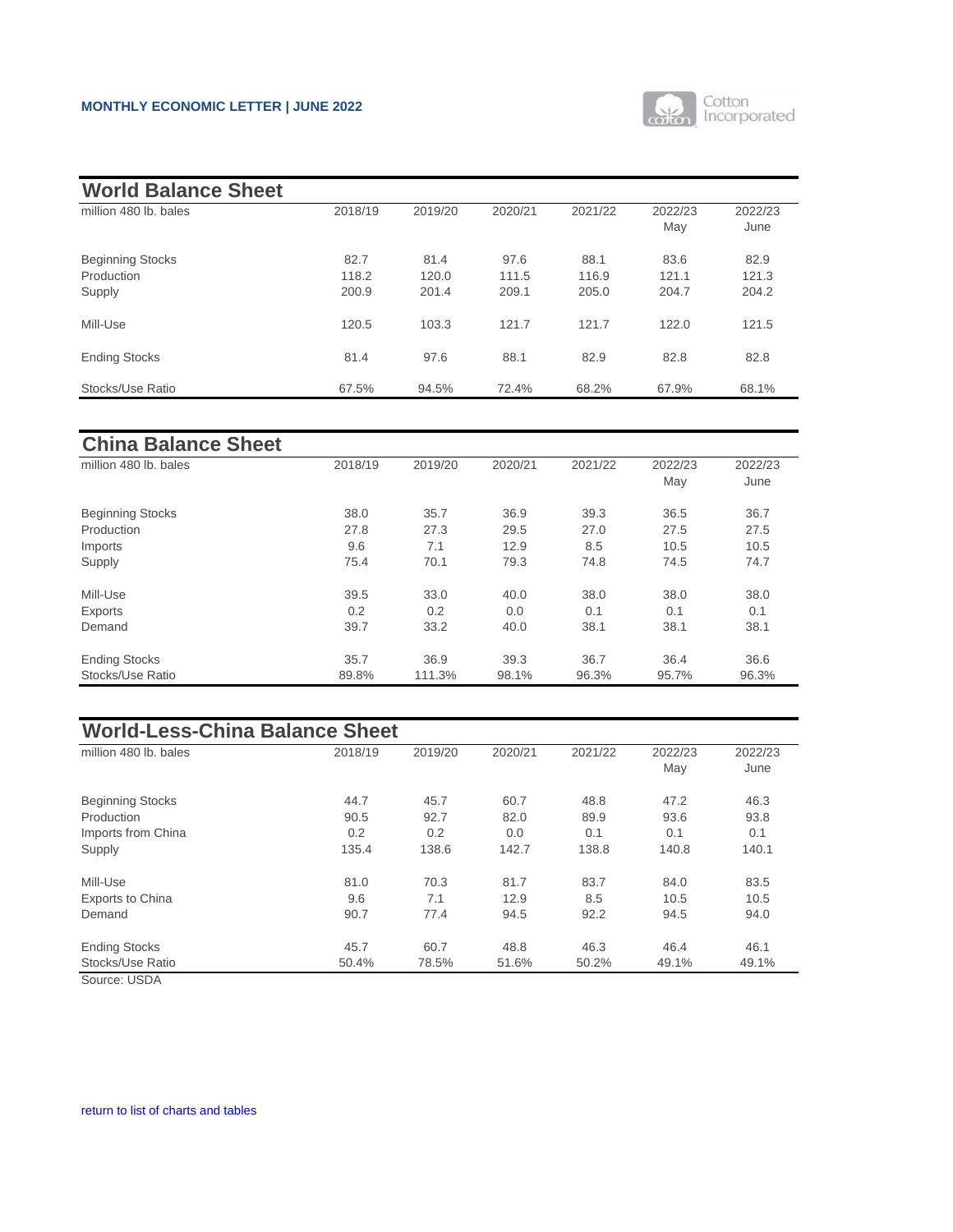

| <b>India Balance Sheet</b> |         |         |         |         |         |         |
|----------------------------|---------|---------|---------|---------|---------|---------|
| million 480 lb. bales      | 2018/19 | 2019/20 | 2020/21 | 2021/22 | 2022/23 | 2022/23 |
|                            |         |         |         |         | May     | June    |
| <b>Beginning Stocks</b>    | 8.6     | 8.6     | 15.7    | 11.9    | 7.9     | 7.8     |
| Production                 | 26.0    | 28.5    | 27.6    | 24.5    | 27.5    | 27.5    |
| Imports                    | 1.8     | 2.3     | 0.8     | 1.2     | 1.7     | 1.7     |
| Supply                     | 36.4    | 39.4    | 44.1    | 37.6    | 37.1    | 37.0    |
| Mill-Use                   | 24.3    | 20.5    | 26.0    | 25.5    | 25.5    | 25.5    |
| <b>Exports</b>             | 3.5     | 3.2     | 6.2     | 4.3     | 4.0     | 4.0     |
| Demand                     | 27.8    | 23.7    | 32.2    | 29.8    | 29.5    | 29.5    |
| <b>Ending Stocks</b>       | 8.6     | 15.7    | 11.9    | 7.8     | 7.6     | 7.5     |
| <b>Stocks/Use Ratio</b>    | 30.9%   | 66.2%   | 37.1%   | 26.3%   | 25.9%   | 25.6%   |

| <b>U.S. Balance Sheet</b> |         |         |         |         |                |                 |
|---------------------------|---------|---------|---------|---------|----------------|-----------------|
| million 480 lb. bales     | 2018/19 | 2019/20 | 2020/21 | 2021/22 | 2022/23<br>May | 2022/23<br>June |
| <b>Beginning Stocks</b>   | 4.2     | 4.9     | 7.3     | 3.2     | 3.4            | 3.4             |
| Production                | 18.4    | 19.9    | 14.6    | 17.5    | 16.5           | 16.5            |
| Imports                   | 0.0     | 0.0     | 0.0     | 0.0     | 0.0            | 0.0             |
| Supply                    | 22.6    | 24.8    | 21.9    | 20.7    | 19.9           | 19.9            |
| Mill-Use                  | 3.0     | 2.2     | 2.4     | 2.6     | 2.5            | 2.5             |
| <b>Exports</b>            | 14.8    | 15.5    | 16.4    | 14.8    | 14.5           | 14.5            |
| Demand                    | 17.8    | 17.7    | 18.8    | 17.3    | 17.0           | 17.0            |
| <b>Ending Stocks</b>      | 4.9     | 7.3     | 3.2     | 3.4     | 2.9            | 2.9             |
| Stocks/Use Ratio          | 27.2%   | 41.0%   | 16.8%   | 19.7%   | 17.1%          | 17.1%           |

| <b>Pakistan Balance Sheet</b> |         |         |         |         |                |                 |
|-------------------------------|---------|---------|---------|---------|----------------|-----------------|
| million 480 lb. bales         | 2018/19 | 2019/20 | 2020/21 | 2021/22 | 2022/23<br>May | 2022/23<br>June |
| <b>Beginning Stocks</b>       | 2.8     | 2.5     | 3.2     | 2.3     | 2.0            | 1.8             |
| Production                    | 7.6     | 6.2     | 4.5     | 6.0     | 6.2            | 6.2             |
| Imports                       | 2.9     | 4.0     | 5.3     | 4.6     | 5.0            | 5.0             |
| Supply                        | 13.3    | 12.7    | 13.0    | 12.9    | 13.2           | 13.0            |
| Mill-Use                      | 10.7    | 9.4     | 10.7    | 11.0    | 11.1           | 11.1            |
| Exports                       | 0.1     | 0.1     | 0.0     | 0.1     | 0.1            | 0.1             |
| Demand                        | 10.8    | 9.5     | 10.7    | 11.1    | 11.2           | 11.2            |
| <b>Ending Stocks</b>          | 2.5     | 3.2     | 2.3     | 1.8     | 2.0            | 1.8             |
| Stocks/Use Ratio              | 23.2%   | 33.7%   | 21.1%   | 16.2%   | 18.1%          | 16.3%           |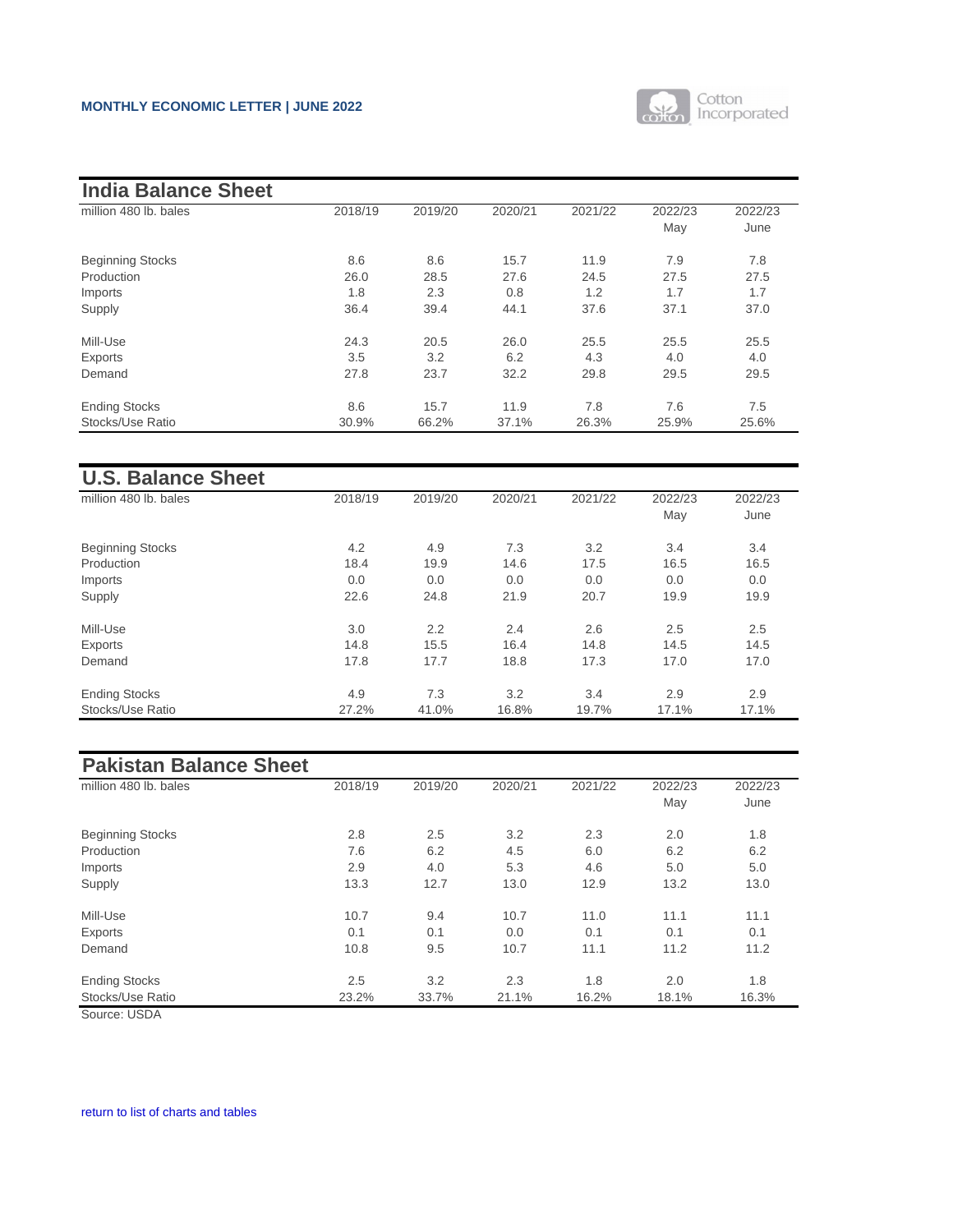

<span id="page-8-0"></span>

| <b>World Cotton Production</b> |         |         |         |         |         |         |
|--------------------------------|---------|---------|---------|---------|---------|---------|
| million 480 lb. bales          | 2018/19 | 2019/20 | 2020/21 | 2021/22 | 2022/23 | 2022/23 |
|                                |         |         |         |         | May     | June    |
| China                          | 27.8    | 27.3    | 29.5    | 27.0    | 27.5    | 27.5    |
| India                          | 26.0    | 28.5    | 27.6    | 24.5    | 27.5    | 27.5    |
| <b>United States</b>           | 18.4    | 19.9    | 14.6    | 17.5    | 16.5    | 16.5    |
| <b>Brazil</b>                  | 13.0    | 13.8    | 10.8    | 12.7    | 13.2    | 13.2    |
| Pakistan                       | 7.6     | 6.2     | 4.5     | 6.0     | 6.2     | 6.2     |
| Australia                      | 2.2     | 0.6     | 2.8     | 5.5     | 5.5     | 5.5     |
| <b>Turkey</b>                  | 3.8     | 3.5     | 2.9     | 3.8     | 4.3     | 4.3     |
| Uzbekistan                     | 2.8     | 2.4     | 3.2     | 2.8     | 3.0     | 3.0     |
| <b>Benin</b>                   | 1.4     | 1.4     | 1.5     | 1.5     | 1.5     | 1.6     |
| Mali                           | 1.3     | 1.4     | 0.3     | 1.4     | 1.5     | 1.5     |
| Greece                         | 1.4     | 1.7     | 1.4     | 1.4     | 1.4     | 1.4     |
| Mexico                         | 1.7     | 1.6     | 1.0     | 1.2     | 1.3     | 1.3     |
| <b>Burkina Faso</b>            | 0.9     | 0.9     | 1.0     | 1.0     | 1.1     | 1.1     |
| <b>Rest of World</b>           | 10.1    | 10.9    | 10.5    | 10.7    | 10.7    | 10.8    |
| <b>African Franc Zone</b>      | 4.2     | 4.6     | 3.7     | 5.0     | 5.0     | 5.0     |
| <b>EU-27</b>                   | 1.7     | 2.0     | 1.7     | 1.6     | 1.6     | 1.6     |
| World                          | 118.2   | 120.0   | 111.5   | 116.9   | 121.1   | 121.3   |

### **World Cotton Exports**

| -p - - - -<br>million 480 lb. bales | 2018/19 | 2019/20 | 2020/21 | 2021/22 | 2022/23 | 2022/23 |
|-------------------------------------|---------|---------|---------|---------|---------|---------|
|                                     |         |         |         |         | May     | June    |
|                                     |         |         |         |         |         |         |
| <b>United States</b>                | 14.8    | 15.5    | 16.4    | 14.8    | 14.5    | 14.5    |
| <b>Brazil</b>                       | 6.0     | 8.9     | 11.0    | 7.9     | 10.0    | 9.8     |
| Australia                           | 3.6     | 1.4     | 1.6     | 4.4     | 5.7     | 5.7     |
| India                               | 3.5     | 3.2     | 6.2     | 4.3     | 4.0     | 4.0     |
| <b>Benin</b>                        | 1.4     | 1.0     | 1.4     | 1.5     | 1.5     | 1.5     |
| Mali                                | 1.4     | 1.2     | 0.6     | 1.3     | 1.4     | 1.4     |
| Greece                              | 1.4     | 1.5     | 1.6     | 1.4     | 1.3     | 1.3     |
| <b>Burkina Faso</b>                 | 0.8     | 0.9     | 1.1     | 0.9     | 1.0     | 1.0     |
| Cote d'Ivoire                       | 0.9     | 0.6     | 1.2     | 1.4     | 1.0     | 1.0     |
| Argentina                           | 0.5     | 0.4     | 0.6     | 0.8     | 0.7     | 0.7     |
| Cameroon                            | 0.6     | 0.5     | 0.7     | 0.7     | 0.7     | 0.7     |
| Turkey                              | 0.7     | 0.5     | 0.6     | 0.6     | 0.7     | 0.7     |
| Sudan                               | 0.4     | 0.4     | 0.5     | 0.6     | 0.5     | 0.5     |
| <b>Rest of World</b>                | 5.5     | 5.1     | 5.2     | 4.7     | 4.7     | 4.8     |
|                                     |         |         |         |         |         |         |
| <b>African Franc Zone</b>           | 4.3     | 3.4     | 4.0     | 5.2     | 4.8     | 4.8     |
| <b>EU-27</b>                        | 1.7     | 1.8     | 2.0     | 1.7     | 1.5     | 1.5     |
|                                     |         |         |         |         |         |         |
| World                               | 41.5    | 41.1    | 48.5    | 45.2    | 47.6    | 47.5    |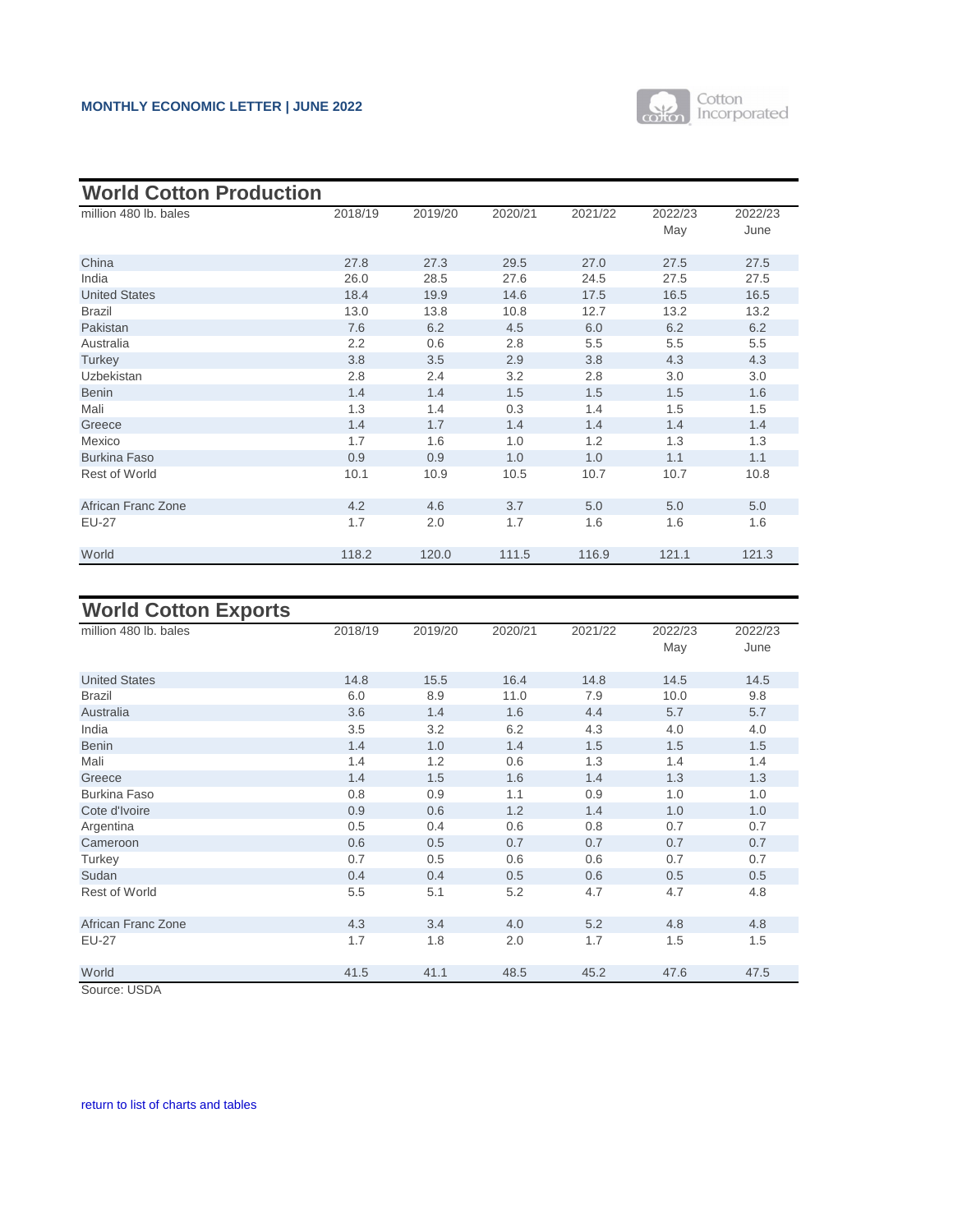

| <b>World Cotton Mill-Use</b> |         |         |         |         |         |         |
|------------------------------|---------|---------|---------|---------|---------|---------|
| million 480 lb. bales        | 2018/19 | 2019/20 | 2020/21 | 2021/22 | 2022/23 | 2022/23 |
|                              |         |         |         |         | May     | June    |
|                              |         |         |         |         |         |         |
| China                        | 39.5    | 33.0    | 40.0    | 38.0    | 38.0    | 38.0    |
| India                        | 24.3    | 20.5    | 26.0    | 25.5    | 25.5    | 25.5    |
| Pakistan                     | 10.7    | 9.4     | 10.7    | 11.0    | 11.1    | 11.1    |
| Bangladesh                   | 7.2     | 6.9     | 8.5     | 8.8     | 9.0     | 8.9     |
| <b>Turkey</b>                | 6.9     | 6.6     | 7.7     | 8.6     | 8.6     | 8.6     |
| Vietnam                      | 7.0     | 6.6     | 7.3     | 7.3     | 7.5     | 7.4     |
| <b>Brazil</b>                | 3.4     | 2.7     | 3.1     | 3.2     | 3.2     | 3.2     |
| <b>Uzbekistan</b>            | 2.7     | 2.6     | 2.8     | 2.8     | 2.8     | 2.8     |
| Indonesia                    | 3.2     | 2.4     | 2.5     | 2.6     | 2.5     | 2.5     |
| <b>United States</b>         | 3.0     | 2.2     | 2.4     | 2.6     | 2.5     | 2.5     |
| Mexico                       | 2.0     | 1.5     | 1.7     | 1.9     | 2.1     | 1.9     |
| Turkmenistan                 | 0.8     | 0.7     | 0.8     | 0.8     | 0.8     | 0.8     |
| Iran                         | 0.6     | 0.5     | 0.7     | 0.8     | 0.8     | 0.8     |
| <b>Rest of World</b>         | 9.3     | 7.7     | 7.5     | 7.9     | 7.7     | 7.6     |
|                              |         |         |         |         |         |         |
| <b>African Franc Zone</b>    | 0.1     | 0.1     | 0.1     | 0.1     | 0.1     | 0.1     |
| <b>EU-27</b>                 | 0.7     | 0.6     | 0.6     | 0.6     | 0.6     | 0.6     |
|                              |         |         |         |         |         |         |
| World                        | 120.5   | 103.3   | 121.7   | 121.7   | 122.0   | 121.5   |

### **World Cotton Imports**

| <u>ona ootton miporto</u> |         |         |         |         |                |                 |
|---------------------------|---------|---------|---------|---------|----------------|-----------------|
| million 480 lb. bales     | 2018/19 | 2019/20 | 2020/21 | 2021/22 | 2022/23<br>May | 2022/23<br>June |
| China                     | 9.6     | 7.1     | 12.9    | 8.5     | 10.5           | 10.5            |
| Bangladesh                | 7.0     | 7.5     | 8.8     | 8.3     | 8.8            | 8.8             |
| Vietnam                   | 6.9     | 6.5     | 7.3     | 7.2     | 7.5            | 7.5             |
| Pakistan                  | 2.9     | 4.0     | 5.3     | 4.6     | 5.0            | 5.0             |
| <b>Turkey</b>             | 3.6     | 4.7     | 5.3     | 5.6     | 5.0            | 5.0             |
| Indonesia                 | 3.1     | 2.5     | 2.3     | 2.6     | 2.5            | 2.5             |
| India                     | 1.8     | 2.3     | 0.8     | 1.2     | 1.7            | 1.7             |
| Mexico                    | 0.9     | 0.6     | 0.9     | 1.0     | 1.1            | 1.1             |
| Thailand                  | 1.1     | 0.7     | 0.6     | 0.7     | 0.7            | 0.7             |
| South Korea               | 0.8     | 0.6     | 0.6     | 0.6     | 0.6            | 0.6             |
| Egypt                     | 0.5     | 0.5     | 0.6     | 0.6     | 0.6            | 0.5             |
| Malaysia                  | 0.7     | 0.7     | 0.6     | 0.5     | 0.5            | 0.5             |
| Iran                      | 0.3     | 0.2     | 0.4     | 0.4     | 0.4            | 0.4             |
| <b>Rest of World</b>      | 3.3     | 2.7     | 2.6     | 2.9     | 2.7            | 2.7             |
| <b>African Franc Zone</b> | 0.0     | 0.0     | 0.0     | 0.0     | 0.0            | 0.0             |
| <b>EU-27</b>              | 0.6     | 0.6     | 0.6     | 0.6     | 0.6            | 0.6             |
| <b>World Total</b>        | 42.5    | 40.6    | 49.1    | 44.6    | 47.6           | 47.5            |
| Source: USDA              |         |         |         |         |                |                 |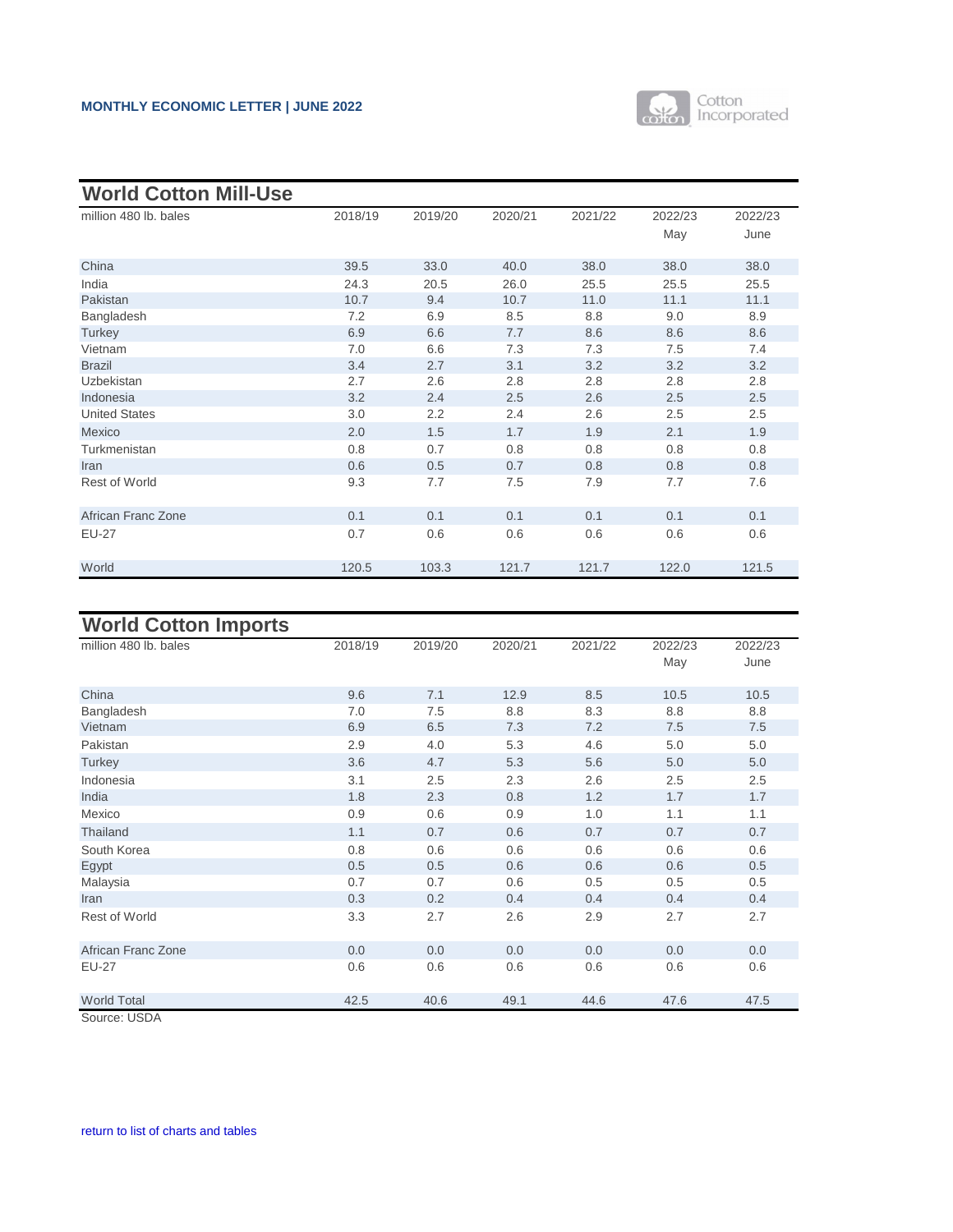### <span id="page-10-0"></span>**MONTHLY ECONOMIC LETTER | JUNE 2022**



| <b>World Balance Sheet</b>                      |                      |                      |                      |                      |                      |                      |
|-------------------------------------------------|----------------------|----------------------|----------------------|----------------------|----------------------|----------------------|
| million metric tons                             | 2018/19              | 2019/20              | 2020/21              | 2021/22              | 2022/23<br>May       | 2022/23<br>June      |
| <b>Beginning Stocks</b><br>Production<br>Supply | 18.0<br>25.7<br>43.7 | 17.7<br>26.1<br>43.8 | 21.3<br>24.3<br>45.5 | 19.2<br>25.5<br>44.6 | 18.2<br>26.4<br>44.6 | 18.1<br>26.4<br>44.5 |
| Mill-Use                                        | 26.2                 | 22.5                 | 26.5                 | 26.5                 | 26.6                 | 26.5                 |
| <b>Ending Stocks</b>                            | 17.7                 | 21.3                 | 19.2                 | 18.1                 | 18.0                 | 18.0                 |
| Stocks/Use Ratio                                | 67.5%                | 94.5%                | 72.4%                | 68.2%                | 67.9%                | 68.1%                |

| <b>China Balance Sheet</b> |         |         |         |         |         |         |
|----------------------------|---------|---------|---------|---------|---------|---------|
| million metric tons        | 2018/19 | 2019/20 | 2020/21 | 2021/22 | 2022/23 | 2022/23 |
|                            |         |         |         |         | May     | June    |
| <b>Beginning Stocks</b>    | 8.3     | 7.8     | 8.0     | 8.5     | 7.9     | 8.0     |
| Production                 | 6.0     | 5.9     | 6.4     | 5.9     | 6.0     | 6.0     |
| Imports                    | 2.1     | 1.6     | 2.8     | 1.9     | 2.3     | 2.3     |
| Supply                     | 16.4    | 15.3    | 17.3    | 16.3    | 16.2    | 16.3    |
| Mill-Use                   | 8.6     | 7.2     | 8.7     | 8.3     | 8.3     | 8.3     |
| <b>Exports</b>             | 0.0     | 0.0     | 0.0     | 0.0     | 0.0     | 0.0     |
| Demand                     | 8.6     | 7.2     | 8.7     | 8.3     | 8.3     | 8.3     |
| <b>Ending Stocks</b>       | 7.8     | 8.0     | 8.5     | 8.0     | 7.9     | 8.0     |
| Stocks/Use Ratio           | 89.8%   | 111.3%  | 98.1%   | 96.3%   | 95.7%   | 96.3%   |

|                         | <b>World-Less-China Balance Sheet</b> |         |         |         |                |                 |  |  |  |  |
|-------------------------|---------------------------------------|---------|---------|---------|----------------|-----------------|--|--|--|--|
| million metric tons     | 2018/19                               | 2019/20 | 2020/21 | 2021/22 | 2022/23<br>May | 2022/23<br>June |  |  |  |  |
| <b>Beginning Stocks</b> | 9.7                                   | 10.0    | 13.2    | 10.6    | 10.3           | 10.1            |  |  |  |  |
| Production              | 19.7                                  | 20.2    | 17.8    | 19.6    | 20.4           | 20.4            |  |  |  |  |
| Imports from China      | 0.0                                   | 0.0     | 0.0     | 0.0     | 0.0            | 0.0             |  |  |  |  |
| Supply                  | 29.5                                  | 30.2    | 31.1    | 30.2    | 30.7           | 30.5            |  |  |  |  |
| Mill-Use                | 17.6                                  | 15.3    | 17.8    | 18.2    | 18.3           | 18.2            |  |  |  |  |
| <b>Exports to China</b> | 2.1                                   | 1.6     | 2.8     | 1.9     | 2.3            | 2.3             |  |  |  |  |
| Demand                  | 19.7                                  | 16.9    | 20.6    | 20.1    | 20.6           | 20.5            |  |  |  |  |
| <b>Ending Stocks</b>    | 10.0                                  | 13.2    | 10.6    | 10.1    | 10.1           | 10.0            |  |  |  |  |
| <b>Stocks/Use Ratio</b> | 50.4%                                 | 78.5%   | 51.6%   | 50.2%   | 49.1%          | 49.1%           |  |  |  |  |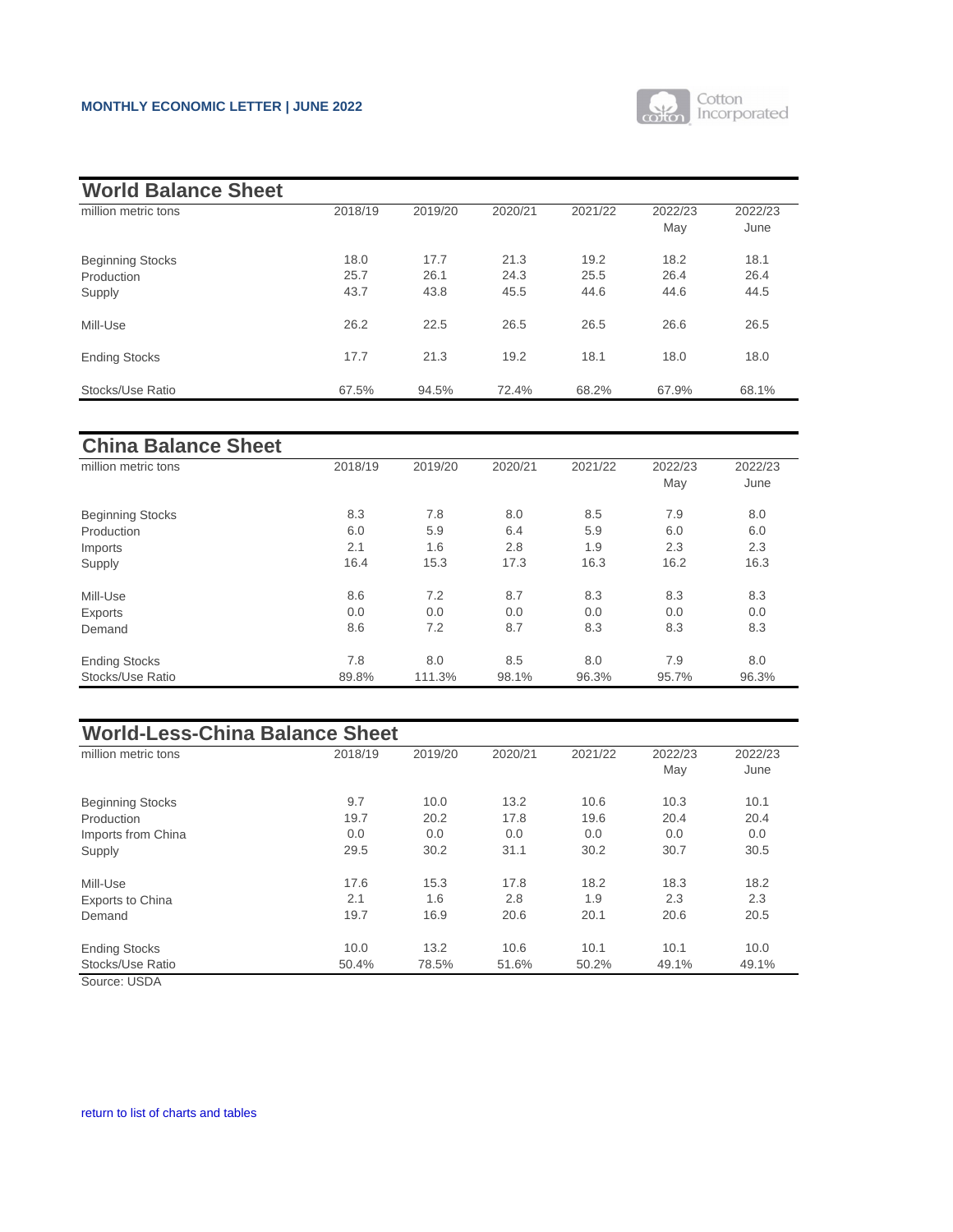

| <b>India Balance Sheet</b> |         |         |         |         |         |         |
|----------------------------|---------|---------|---------|---------|---------|---------|
| million metric tons        | 2018/19 | 2019/20 | 2020/21 | 2021/22 | 2022/23 | 2022/23 |
|                            |         |         |         |         | May     | June    |
| <b>Beginning Stocks</b>    | 1.9     | 1.9     | 3.4     | 2.6     | 1.7     | 1.7     |
| Production                 | 5.7     | 6.2     | 6.0     | 5.3     | 6.0     | 6.0     |
| Imports                    | 0.4     | 0.5     | 0.2     | 0.3     | 0.4     | 0.4     |
| Supply                     | 7.9     | 8.6     | 9.6     | 8.2     | 8.1     | 8.1     |
| Mill-Use                   | 5.3     | 4.5     | 5.7     | 5.6     | 5.6     | 5.6     |
| <b>Exports</b>             | 0.8     | 0.7     | 1.3     | 0.9     | 0.9     | 0.9     |
| Demand                     | 6.1     | 5.2     | 7.0     | 6.5     | 6.4     | 6.4     |
| <b>Ending Stocks</b>       | 1.9     | 3.4     | 2.6     | 1.7     | 1.7     | 1.6     |
| Stocks/Use Ratio           | 30.9%   | 66.2%   | 37.1%   | 26.3%   | 25.9%   | 25.6%   |

| <b>U.S. Balance Sheet</b> |         |         |         |         |                |                 |
|---------------------------|---------|---------|---------|---------|----------------|-----------------|
| million metric tons       | 2018/19 | 2019/20 | 2020/21 | 2021/22 | 2022/23<br>May | 2022/23<br>June |
| <b>Beginning Stocks</b>   | 0.9     | 1.1     | 1.6     | 0.7     | 0.7            | 0.7             |
| Production                | 4.0     | 4.3     | 3.2     | 3.8     | 3.6            | 3.6             |
| Imports                   | 0.0     | 0.0     | 0.0     | 0.0     | 0.0            | 0.0             |
| Supply                    | 4.9     | 5.4     | 4.8     | 4.5     | 4.3            | 4.3             |
| Mill-Use                  | 0.6     | 0.5     | 0.5     | 0.6     | 0.5            | 0.5             |
| <b>Exports</b>            | 3.2     | 3.4     | 3.6     | 3.2     | 3.2            | 3.2             |
| Demand                    | 3.9     | 3.8     | 4.1     | 3.8     | 3.7            | 3.7             |
| <b>Ending Stocks</b>      | 1.1     | 1.6     | 0.7     | 0.7     | 0.6            | 0.6             |
| Stocks/Use Ratio          | 27.2%   | 41.0%   | 16.8%   | 19.7%   | 17.1%          | 17.1%           |

| <b>Pakistan Balance Sheet</b> |         |         |         |         |                |                 |
|-------------------------------|---------|---------|---------|---------|----------------|-----------------|
| million metric tons           | 2018/19 | 2019/20 | 2020/21 | 2021/22 | 2022/23<br>May | 2022/23<br>June |
| <b>Beginning Stocks</b>       | 0.6     | 0.5     | 0.7     | 0.5     | 0.4            | 0.4             |
| Production                    | 1.7     | 1.3     | 1.0     | 1.3     | 1.3            | 1.3             |
| Imports                       | 0.6     | 0.9     | 1.2     | 1.0     | 1.1            | 1.1             |
| Supply                        | 2.9     | 2.8     | 2.8     | 2.8     | 2.9            | 2.8             |
| Mill-Use                      | 2.3     | 2.0     | 2.3     | 2.4     | 2.4            | 2.4             |
| <b>Exports</b>                | 0.0     | 0.0     | 0.0     | 0.0     | 0.0            | 0.0             |
| Demand                        | 2.3     | 2.1     | 2.3     | 2.4     | 2.4            | 2.4             |
| <b>Ending Stocks</b>          | 0.5     | 0.7     | 0.5     | 0.4     | 0.4            | 0.4             |
| <b>Stocks/Use Ratio</b>       | 23.2%   | 33.7%   | 21.1%   | 16.2%   | 18.1%          | 16.3%           |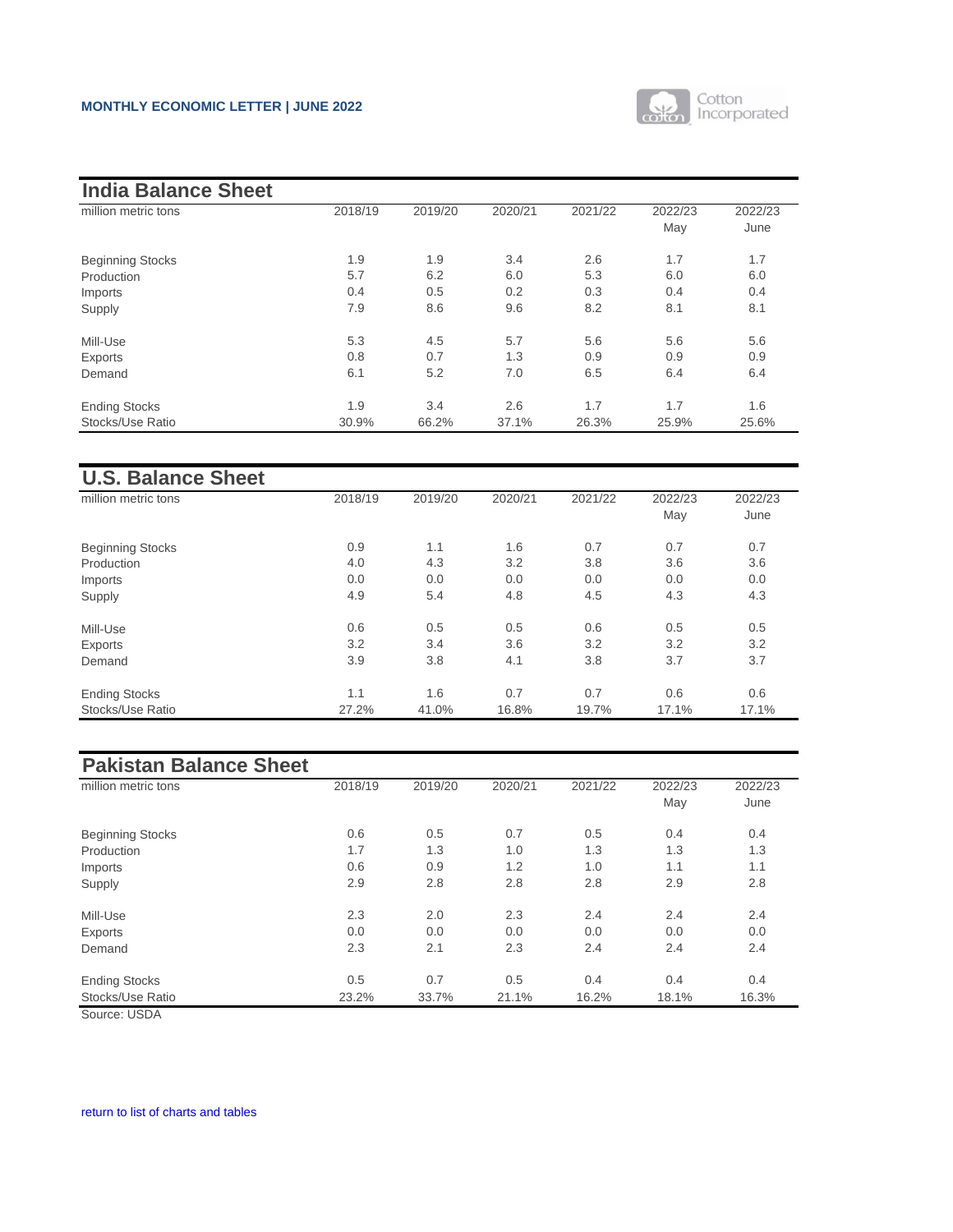

<span id="page-12-0"></span>

| <b>World Cotton Production</b> |         |         |         |         |         |         |
|--------------------------------|---------|---------|---------|---------|---------|---------|
| million metric tons            | 2018/19 | 2019/20 | 2020/21 | 2021/22 | 2022/23 | 2022/23 |
|                                |         |         |         |         | May     | June    |
| China                          | 6.0     | 5.9     | 6.4     | 5.9     | 6.0     | 6.0     |
| India                          | 5.7     | 6.2     | 6.0     | 5.3     | 6.0     | 6.0     |
| <b>United States</b>           | 4.0     | 4.3     | 3.2     | 3.8     | 3.6     | 3.6     |
| <b>Brazil</b>                  | 2.8     | 3.0     | 2.4     | 2.8     | 2.9     | 2.9     |
| Pakistan                       | 1.7     | 1.3     | 1.0     | 1.3     | 1.3     | 1.3     |
| Australia                      | 0.5     | 0.1     | 0.6     | 1.2     | 1.2     | 1.2     |
| <b>Turkey</b>                  | 0.8     | 0.8     | 0.6     | 0.8     | 0.9     | 0.9     |
| <b>Uzbekistan</b>              | 0.6     | 0.5     | 0.7     | 0.6     | 0.7     | 0.7     |
| <b>Benin</b>                   | 0.3     | 0.3     | 0.3     | 0.3     | 0.3     | 0.3     |
| Mali                           | 0.3     | 0.3     | 0.1     | 0.3     | 0.3     | 0.3     |
| Greece                         | 0.3     | 0.4     | 0.3     | 0.3     | 0.3     | 0.3     |
| Mexico                         | 0.4     | 0.3     | 0.2     | 0.3     | 0.3     | 0.3     |
| <b>Burkina Faso</b>            | 0.2     | 0.2     | 0.2     | 0.2     | 0.2     | 0.2     |
| <b>Rest of World</b>           | 2.2     | 2.4     | 2.3     | 2.3     | 2.3     | 2.4     |
| <b>African Franc Zone</b>      | 0.9     | 1.0     | 0.8     | 1.1     | 1.1     | 1.1     |
| <b>EU-27</b>                   | 0.4     | 0.4     | 0.4     | 0.3     | 0.3     | 0.3     |
| World                          | 25.7    | 26.1    | 24.3    | 25.5    | 26.4    | 26.4    |

# **World Cotton Exports**

| -p - - - -<br>million metric tons | 2018/19 | 2019/20 | 2020/21 | 2021/22 | 2022/23 | 2022/23 |
|-----------------------------------|---------|---------|---------|---------|---------|---------|
|                                   |         |         |         |         | May     | June    |
|                                   |         |         |         |         |         |         |
| <b>United States</b>              | 3.2     | 3.4     | 3.6     | 3.2     | 3.2     | 3.2     |
| <b>Brazil</b>                     | 1.3     | 1.9     | 2.4     | 1.7     | 2.2     | 2.1     |
| Australia                         | 0.8     | 0.3     | 0.3     | 1.0     | 1.2     | 1.2     |
| India                             | 0.8     | 0.7     | 1.3     | 0.9     | 0.9     | 0.9     |
| <b>Benin</b>                      | 0.3     | 0.2     | 0.3     | 0.3     | 0.3     | 0.3     |
| Mali                              | 0.3     | 0.3     | 0.1     | 0.3     | 0.3     | 0.3     |
| Greece                            | 0.3     | 0.3     | 0.4     | 0.3     | 0.3     | 0.3     |
| <b>Burkina Faso</b>               | 0.2     | 0.2     | 0.2     | 0.2     | 0.2     | 0.2     |
| Cote d'Ivoire                     | 0.2     | 0.1     | 0.3     | 0.3     | 0.2     | 0.2     |
| Argentina                         | 0.1     | 0.1     | 0.1     | 0.2     | 0.2     | 0.2     |
| Cameroon                          | 0.1     | 0.1     | 0.1     | 0.2     | 0.1     | 0.1     |
| Turkey                            | 0.2     | 0.1     | 0.1     | 0.1     | 0.1     | 0.1     |
| Sudan                             | 0.1     | 0.1     | 0.1     | 0.1     | 0.1     | 0.1     |
| <b>Rest of World</b>              | 1.2     | 1.1     | 1.1     | 1.0     | 1.0     | 1.0     |
|                                   |         |         |         |         |         |         |
| <b>African Franc Zone</b>         | 0.9     | 0.7     | 0.9     | 1.1     | 1.1     | 1.1     |
| <b>EU-27</b>                      | 0.4     | 0.4     | 0.4     | 0.4     | 0.3     | 0.3     |
|                                   |         |         |         |         |         |         |
| World                             | 9.0     | 8.9     | 10.6    | 9.8     | 10.4    | 10.3    |
|                                   |         |         |         |         |         |         |